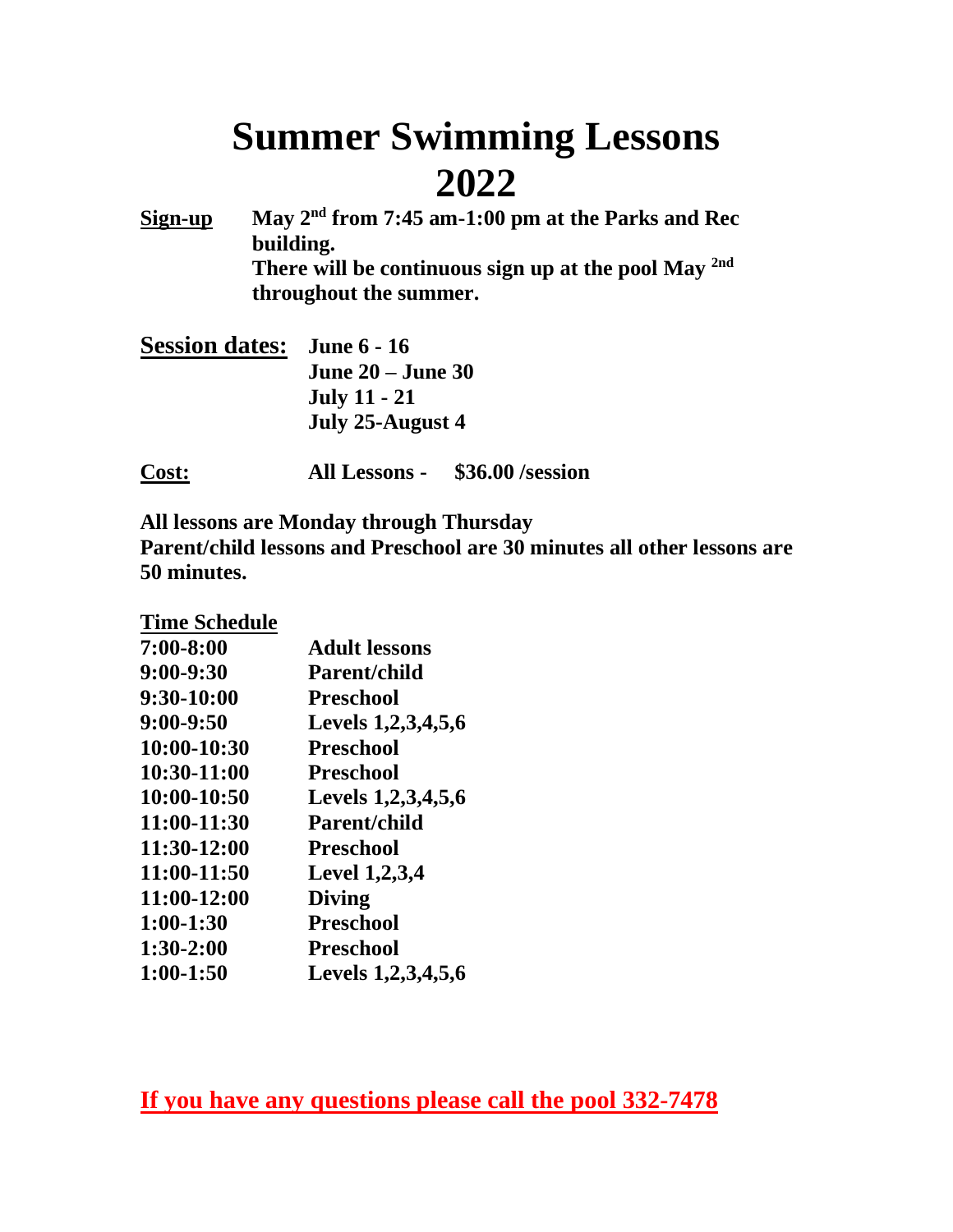#### **Lander Swim Club**

The Lander Swim Club is a competitive age group swimming team affiliated with the United States Swimming Association (USS). Swim meets are held throughout the state on weekends and all swimmers are encouraged to attend any they desire and are required to swim in one home meet per year. Anyone who enjoys swimming is invited to join. All swimmers are taught the four competitive strokes; freestyle, back, breast, and butterfly by qualified USS coaches. For more information call the pool. (332-7478)

#### **Adult Exercise Class**

This class uses the resistance of the water to tone muscles and raise the heart rate. The low impact exercise helps circulation, flexibility and overall health.

Monday through Friday Time: 7:45-8:30 AM

Cost: \$3.00 Punch cards available 50 punch cards \$115.00 25 punch cards \$57.50

#### **Water Aerobics**

This class uses water resistance and other equipment. It is geared towards people who want muscle toning and a rise in heart rate.

| Monday through Friday | 11:45 AM $-1:00 \text{ pm}$                                                  |  |  |
|-----------------------|------------------------------------------------------------------------------|--|--|
| Cost: \$3.00          | Punch passes are available at the same prices as the adult<br>exercise class |  |  |

## **Locker rental- \$35 for the 1st year. You will be issued a lock when you rent the locker.**

To find a day by day schedule please go to landerschools.org and click on the calendar.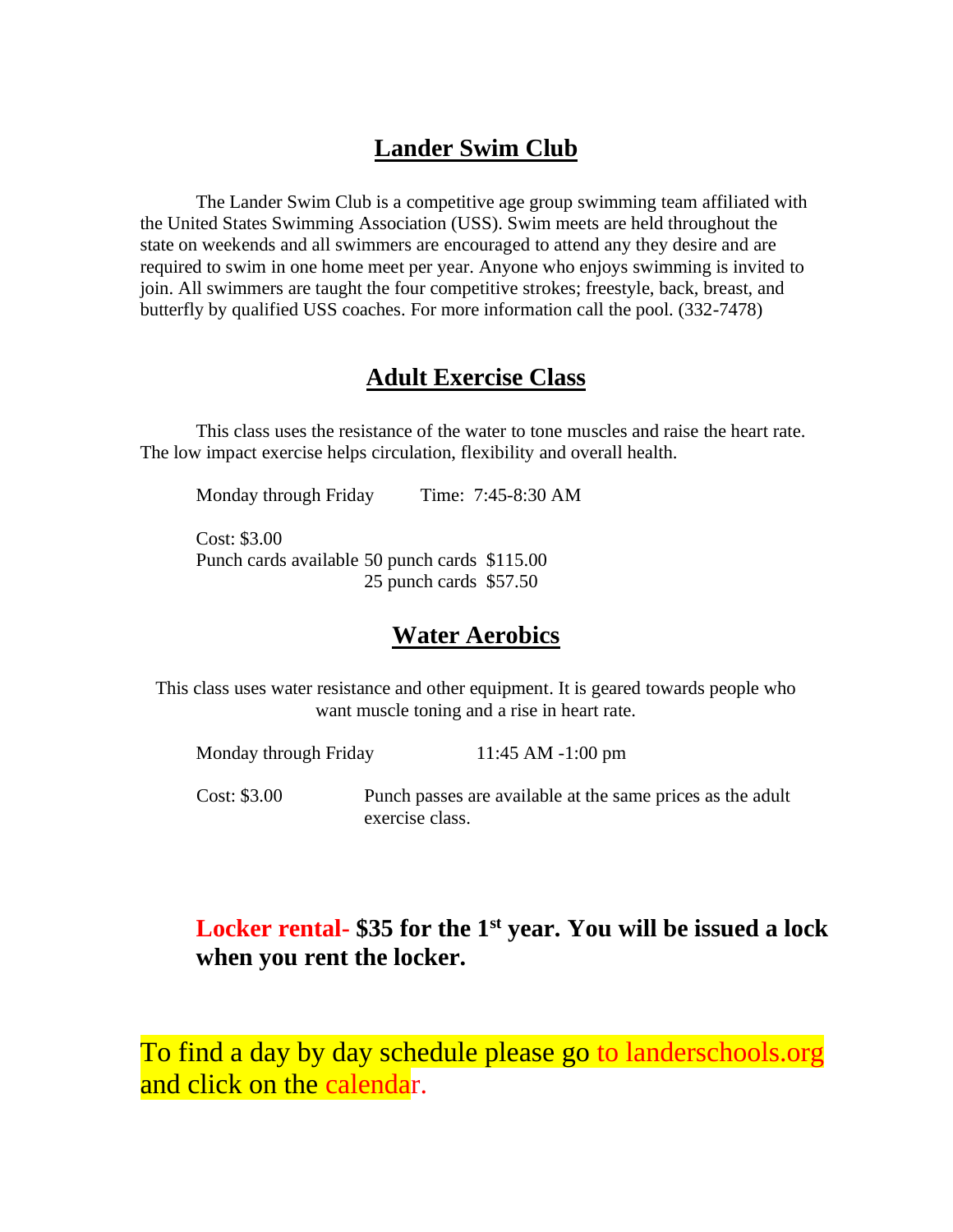| Noon-11:30-1:30<br><b>Morning 5:15-6:15</b><br>7:30-9:00<br>Noon 12:00-1:00                                                                                      | <b>None</b>                 | $2:00-4:00$<br>$6:00 - 8:00$                                                                         | <b>None</b>                                                                                                                                                                                                                             |
|------------------------------------------------------------------------------------------------------------------------------------------------------------------|-----------------------------|------------------------------------------------------------------------------------------------------|-----------------------------------------------------------------------------------------------------------------------------------------------------------------------------------------------------------------------------------------|
|                                                                                                                                                                  |                             |                                                                                                      |                                                                                                                                                                                                                                         |
| $8:00-9:00$ pm                                                                                                                                                   | $9:00-12:00$<br>$1:00-2:00$ | $2:00-4:00$<br>$6:00 - 8:00$                                                                         | $6:00-8:00$<br>Climbing wall                                                                                                                                                                                                            |
| <b>Morning 5:15-6:15</b><br>7:30-9:00<br>Noon 12:00-1:00<br>8:00-9:00 pm                                                                                         | $9:00-12:00$<br>$1:00-2:00$ | $2:00-4:00$<br>$6:00 - 8:00$                                                                         | <b>None</b>                                                                                                                                                                                                                             |
| <b>Morning 5:15-6:15</b><br>7:30-9:00<br>Noon 12:00-1:00<br>$8:00-9:00$ pm                                                                                       | $9:00-12:00$<br>$1:00-2:00$ | $2:00-4:00$<br>$6:00 - 8:00$                                                                         | $6:00-8:00$<br>Climbing wall                                                                                                                                                                                                            |
| <b>Morning 5:15-6:15</b><br>$7:30-9:00$<br>Noon 12:00-1:00                                                                                                       | $9:00-12:00$<br>$1:00-2:00$ | $2:00-4:00$<br>$6:00 - 8:00$                                                                         | <b>None</b>                                                                                                                                                                                                                             |
| <b>Morning 5:15-6:15</b><br>7:30-9:00<br>Noon 12:00-2:00                                                                                                         | None                        | $2:00-4:00$<br>$6:00 - 8:00$                                                                         | Family night<br>$6:00-8:00$<br>Special rate for<br>families (\$8)                                                                                                                                                                       |
| Noon-11:30-1:30                                                                                                                                                  | None                        | $2:00-4:00$<br>$6:00 - 8:00$                                                                         | $6:00-8:00$<br>Climbing wall                                                                                                                                                                                                            |
| <b>Regular Admission</b><br>7 <sup>th</sup> through 12 <sup>th</sup> grade-<br>Exercise class-<br><b>Other Passes</b><br>Family (one year)<br>Family (half year) | 50.00                       | Adult-<br>Senior-<br>Exercise class-<br>Single (one year)<br>Single (half year)                      | 75.00<br>115.00<br>60.00<br>115.00<br>\$180.00<br>125.00<br>100.00                                                                                                                                                                      |
|                                                                                                                                                                  | Weights only (half year)    | Preschool through 6 <sup>th</sup> grade \$1.50<br>2.00<br>3.00<br>1:50<br>3.00<br>\$400.00<br>230.00 | <b>50 Punch Passes</b><br>Preschool through 6 <sup>th</sup> grade-\$60.00<br>7 <sup>th</sup> through 12 <sup>th</sup> grade-<br>Weights only (full year)<br>*All punch passes for Rec and Lap Swim expire 1 year from date of purchase. |

#### **Summer 2022 Lander Swim Pool**